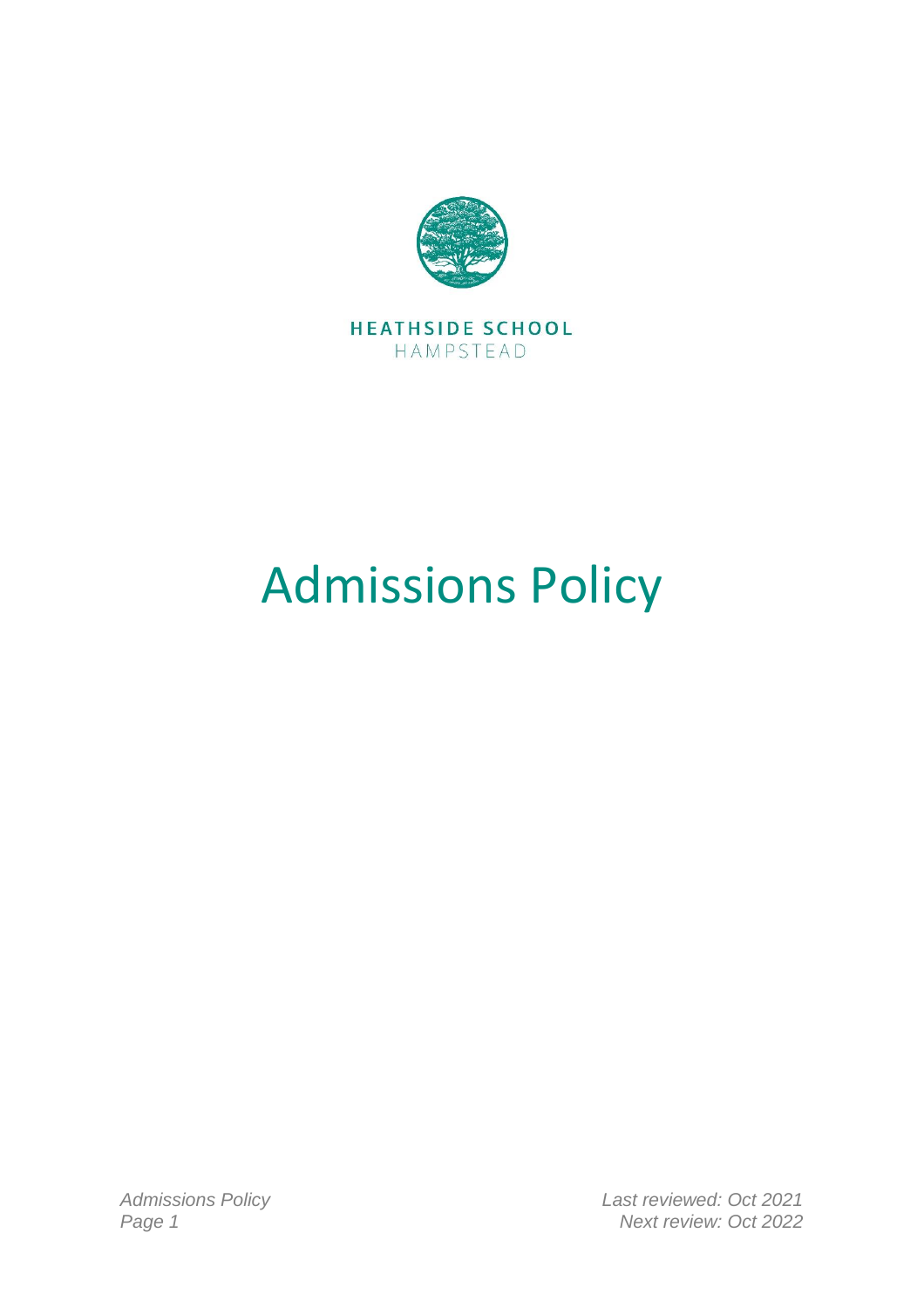# **Admissions**

Heathside School is a co-educational, non-academically selective, non-denominational school for pupils aged from nursery (two years old) to Year 8.

We welcome children into every year, depending on availability of places. Our main points of entry are:

- Cygnets (Nursery): where we accept approximately fifteen children under three. Children may join after their second birthday.
- Swans (Pre-Reception): where we accept children aged 3.
- Reception: where we accept children of school starting age.
- Year 7: where we accept children aged eleven or twelve years old.

Please contact us to discuss the availability of places for any age group.

### **The Admissions Process**

The admissions process is designed to achieve a successful fit between the School and its pupils, by allowing the school to gain a realistic picture of the prospective pupil, and the pupil and parents to gain one of the School. The School is a successful learning community, and it is important for you and your child that you understand and are sympathetic to the School's ethos and approach.

The first step is to enquire for entry: the enquiry form is available via the School website (www.heathsideschoolhampstead.com). We recommend that you enquire as soon as possible.

On the enquiry form you have the opportunity to state if there are any health or additional needs concerning your child that we should be made aware of. It is essential that you share this information with us at the earliest opportunity. While we are fully inclusive school, we wish to ensure that all the needs of every child are catered for and any additional support or arrangements can be made accordingly.

The School will contact you to confirm your enquiry and will invite you to join a school tour. The next step is to send us two most recent reports from your child's current school or nursery, if applicable. If appropriate, we arrange for your child (for applicants for Reception to Year 8) to visit Heathside for a day (or half a day for Reception classes) for a 'taster day'. A fee of £250 is payable before attending a taster day. If your child requires additional support, we will ensure a meeting is also arranged with our SENDCo. We may also contact your child's current school if we require further information to support our decision to offer a place.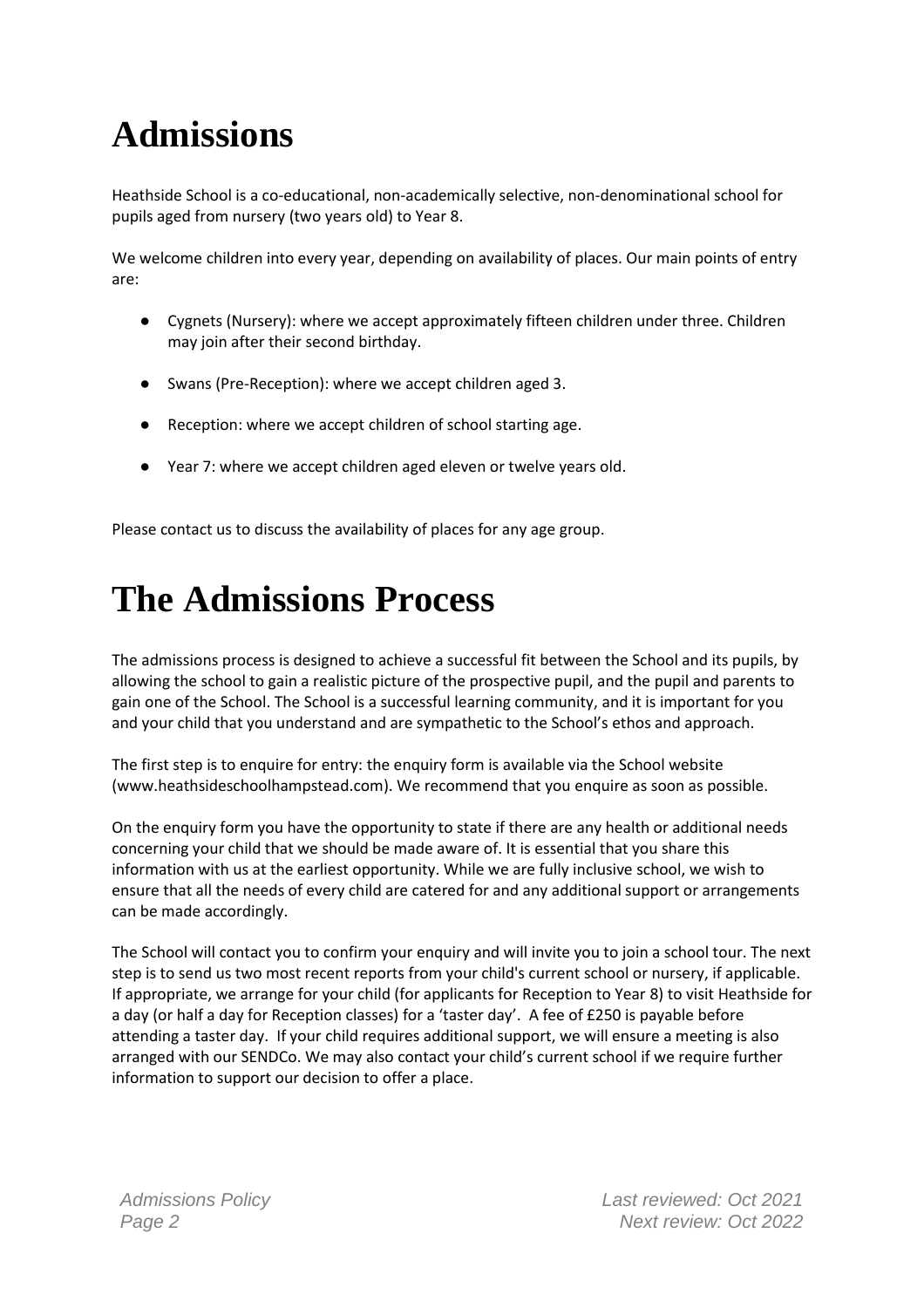On the basis of the report, meeting and visit, we will assess your child as a potential pupil and, according to the availability and admissions policy, we will contact you to advise you whether we can offer a place or not.

#### **Allocation of Places**

The school is co-educational, non-academically selective, and non-denominational and is open to children of all races and backgrounds without discrimination.

We take these factors into account when offering a place (in priority order):

- Availability of place
- Your child's potential as a Heathside pupil (please see below)
- Gender balance of the class
- Children who have an existing relationship with the School: siblings of pupils or children of staff, for example (in waiting list order)
- New applicants (in waiting list order)

Waiting list order is determined by the date of enquiry for a particular class. Please understand that we cannot hold future places for early applicants, but we do use waiting list order to allocate them when they become available. It is therefore important to submit your enquiry form as early as possible.

#### **How we (and you) decide if Heathside is the right school for your child**

We want you and your child to know Heathside well before you make your decision. We also aim to get to know you and your child. We are honest with parents about Heathside and when we meet you, we will do our best to help you understand our ethos and approach. We ask you to be honest with us and to be open about your child and what he or she needs.

We look for children who will thrive at Heathside and who will contribute positively to a school community that is creative, social, and academic. Most pupils work at above (or well above) national average ability levels, but in assessing potential pupils we recognise a range of abilities (including academic ability, but also including creative, personal, and social) and look for potential. We have an excellent tradition of discovering and harnessing hidden talents.

The visit is central to the whole admissions process. Prospective pupils for Year 1 to Year 8 spend one day in school. Prospective pupils for Reception spend half a day at Heathside, attending classes

*Admissions Policy Last reviewed: Oct 2021 Page 3 Next review: Oct 2022*